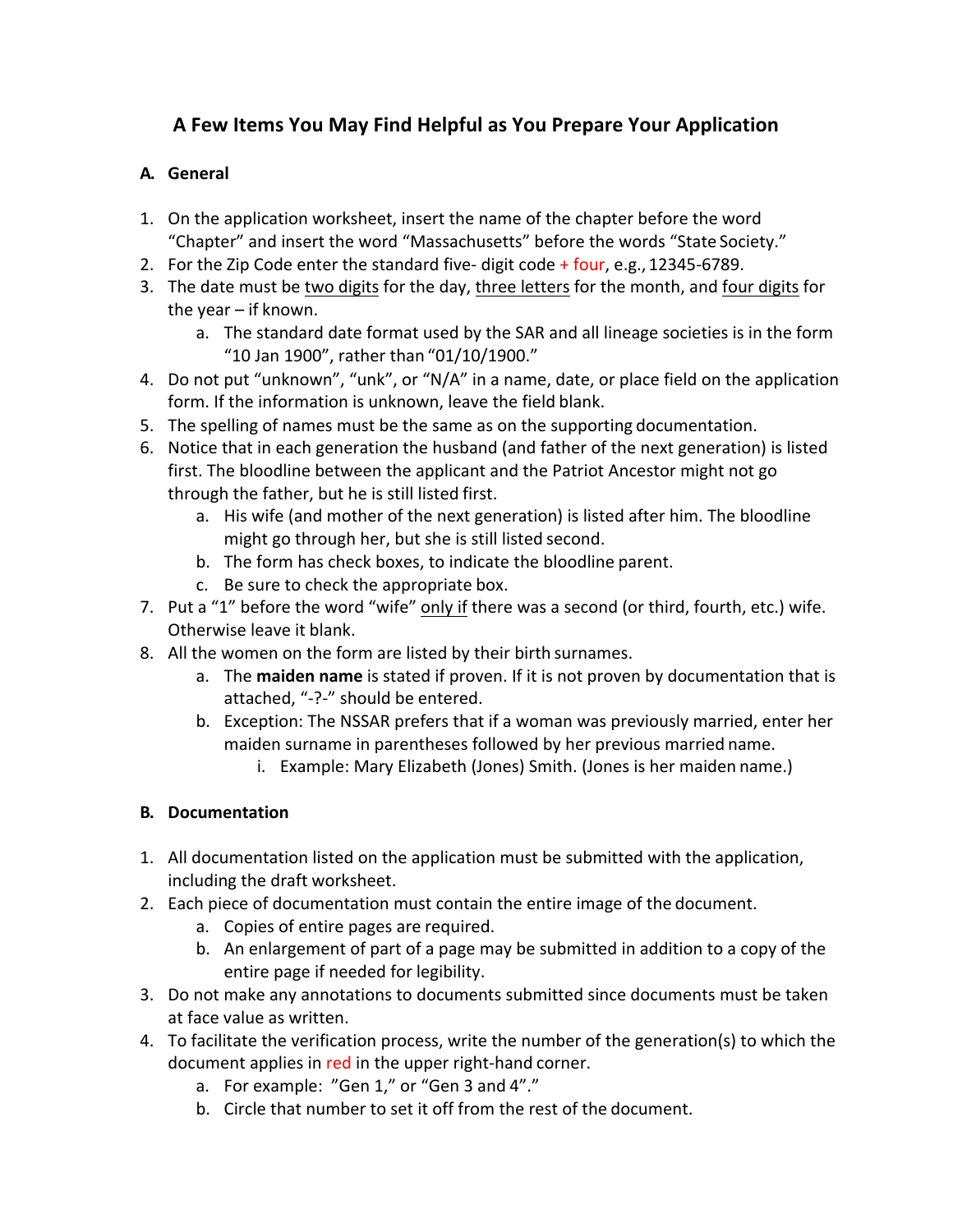- c. If the document pertains to more than one generation, enter and circle each generation number next to the applicable material.
- d. Do this only on the copy.
- e. Never do this on the original.
- 5. Underline in red essential information on the copy (not original) of the document.
	- a. Never use a highlighter pen as the colors tend to obliterate what they are supposed to accentuate.
- 6. Important Note: Redact Social Security Numbers from death certificates or other documents which may have it recorded. SAR does *NOT* need or wantthis information. *Use a Sharpie or similar device and blacken it out so that it cannot be read.*
- 7. Please keep a copy of the files that you provide me.
	- a. Keep the original documents.

## **C. References - Admissible**

- 1. **Birth, marriage, and death certificates or licenses –** Use the abbreviation "b/c", "m/c", "m/l", or, "d/c" etc. and list the name of the party(s) for which it is relevant. Unless there is some special reason for indicating the year or place where the record was located, that information isn't needed since the date and place is already provided on the application.
	- a. b/c John Smith.
	- b. m/c John Smith to Jane Doe.
	- *c.* delayed b/c Mary Walser, Sacramento Co. CA, 1952. *[In this case the person was born in Iowa in 1889 but the delayed birth certificate was issued in California in 1952].*
- 2. **Census records –** If at all possible, you should include in the documentation copies of all the census showing the bloodline for the years 1850 through 1940. Do this even if there are vital records proving the relationship. Include photocopies of the actual census pages. Census abstracts are not acceptable!
	- a. Provide the census year, county, state, and name of the head of household as found in the census. For example, "1860 cen. Clayton Co., IA, p. 193, John Smith hh."
- 3. **Published records –** Provide the complete name of the volume, year published, and page number(s) of interest. The year of publication is of particular value when multiple books with similar titles are available.
	- a. "History of Clayton County, Iowa", 1882, p. 691.
	- b. When making copies of book entries, always make a copy of the Title Page or the Copyright Page of the book. You need something that shows the publisher and date of publication. If the book is unpublished, you need something to show the author and when it was written. Copy the equivalent information for films, CD-ROMs, and information from the Internet.
	- c. When making copies of book entries where the source of the information is not listed on the same page, make a copy of the page where the source of the information is listed.